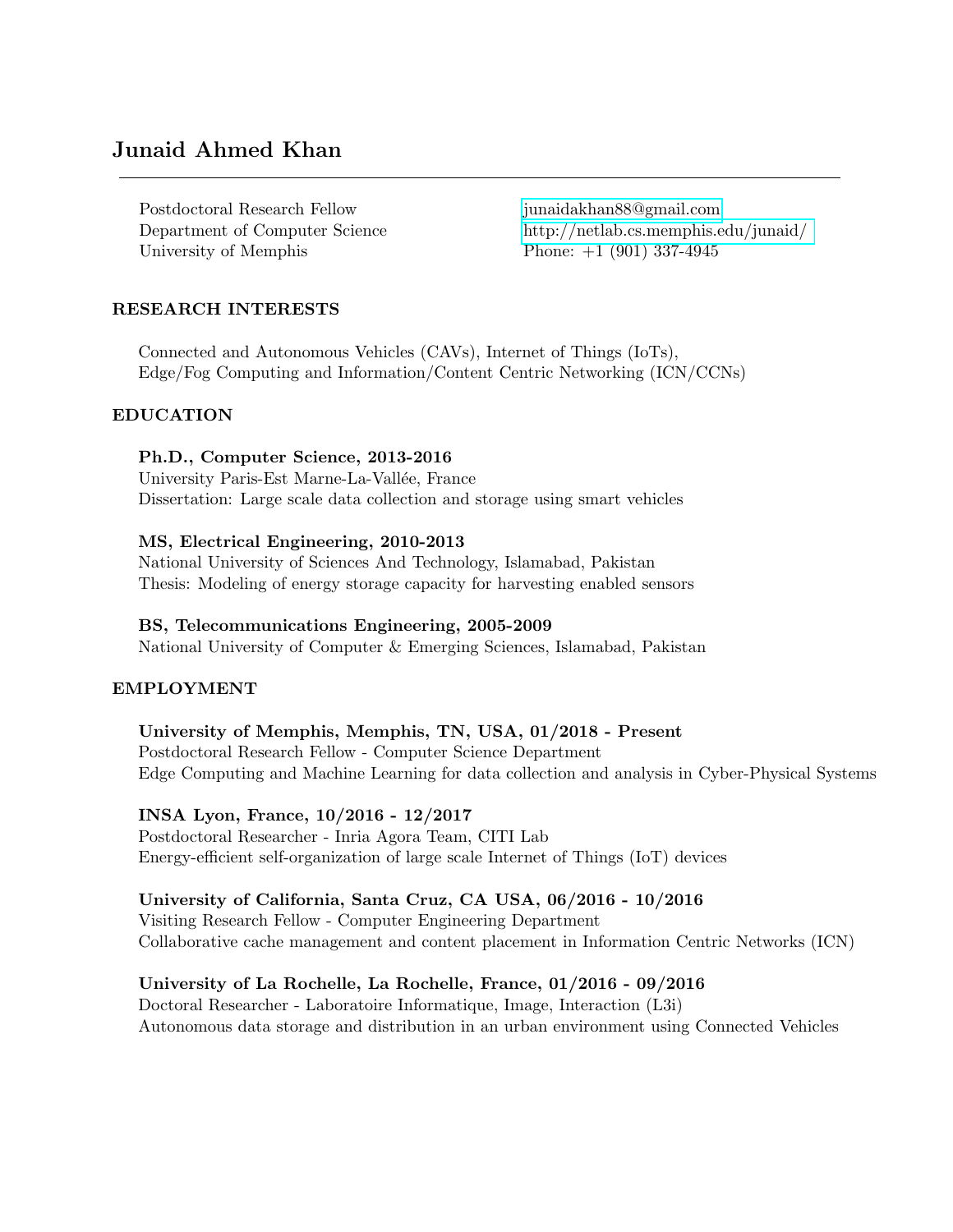## University Paris-Est Marne-la-Vallée, France, 08/2013 - 12/2015

Doctoral Researcher - Laboratoire d'Informatique Gaspard Monge (LIGM) Distributed schemes to incentivize and recruit vehicles for large scale data collection

## NUST - SEECS, Islamabad, Pakistan, 09/2011 - 05/2013

Research Assistant - Wireless and Secure Networks Laboratory (WiSNet) Modeling energy storage capacity for solar powered nodes in Wireless Sensor Networks (WSN)

## National Telecommunication Corporation, Islamabad, Pakistan, 02/2010 - 03/2011

NIP Trainee - Network and System Engineering Department

## FUNDING

## Map901: Building Rich Interior Hazard Maps for First Responders, 2018-2019 National Institute of Standards and Technology (NIST). \$500,000 Role: Proposal writing, student mentoring, PI: Lan Wang Deep learning for the collection, annotation, and processing of Big-data from LiDAR, cameras and other sensors to build indoor 3D maps of 1.86 million sqft. space for first responders.

## RINAVOP, 2018-2019

FedEx Institute of Technology. \$30,000 Role: Co-PI, PI: Lan Wang Machine learning based Edge computing testbed for Real-time Interactions and Navigation of Autonomous Vehicles for Optimized Package delivery in a campus-like environment.

## Pending

Smart CATS: A Smartphone-enabled Citizens Activity-based Travel Survey with Privacy-preserving, 2018 Tennessee Department of Transportation (TDOT). \$200,000 Role: Co-PI, PI: Lan Wang

## 901CARS: Challenged-adult Autonomous Ride Service, 2019 US Department of Transportation (USDOT). \$1,500,000 Role: Co-PI, PI: Sabya Mishra

## PUBLICATIONS

Journals published

- 1. Junaid Ahmed Khan, Yacine Ghamri-Doudane, "ROVERS: Incentive-based Recruitment of Connected Vehicles for Urban Big Data Collection", IEEE Transactions on Vehicular Technology, 2019 (In press).
- 2. Junaid Ahmed Khan, Yacine Ghamri-Doudane, "SAVING: Socially Aware Vehicular Information-centric Networking", IEEE Communications Magazine, Aug 2016.
- 3. Junaid Ahmed Khan, Yacine Ghamri-Doudane, Dmitri Botvich, "Autonomous Identification and Optimal Selection of Popular Smart Vehicles for Urban Sensing - An Informationcentric Approach", IEEE Transactions on Vehicular Technology, 2016.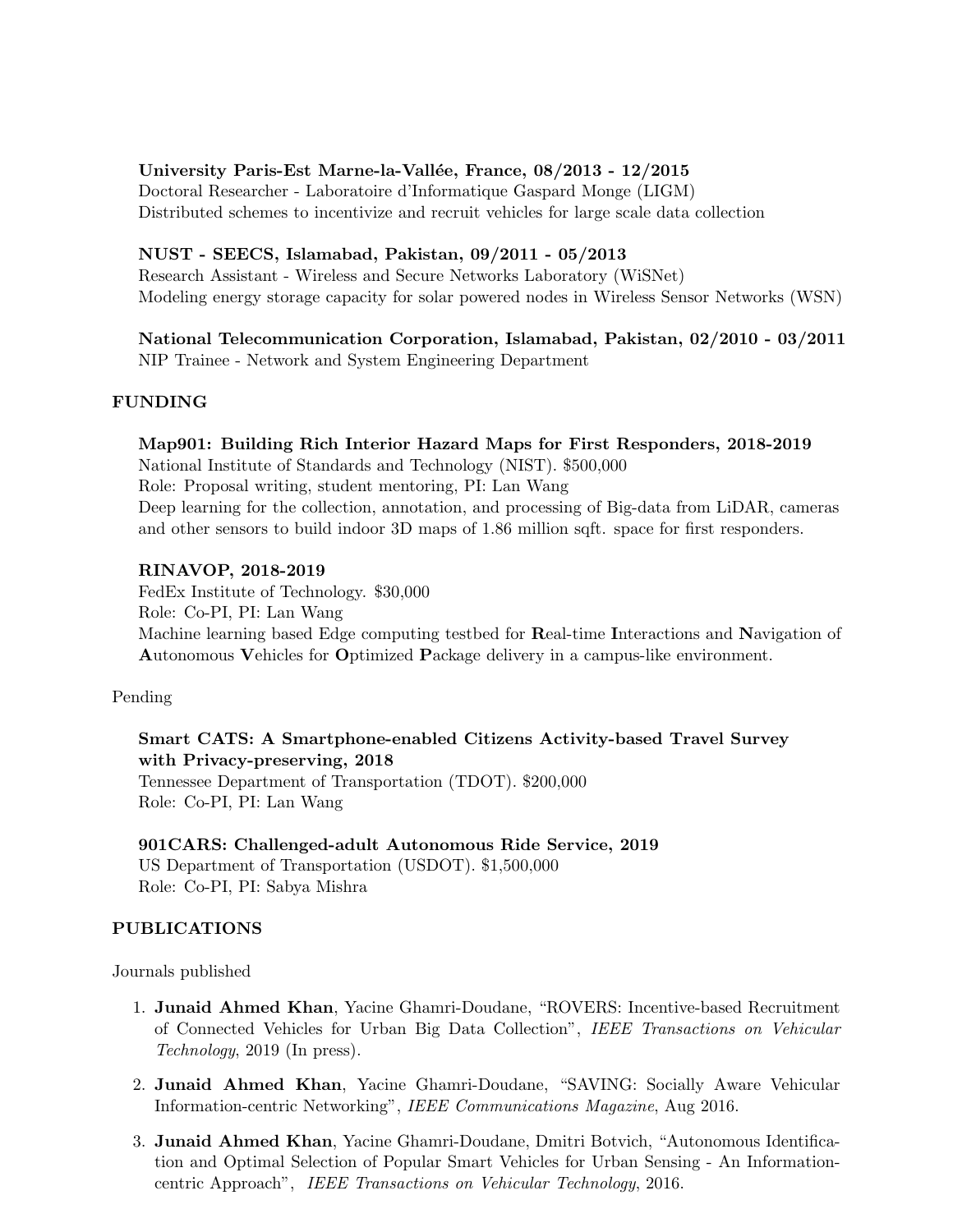4. Junaid Ahmed Khan, Hassaan Khaliq Qureshi, Adnan Iqbal, "Energy Management in Wireless Sensor Networks: A Survey", Journal of Computers and Electrical Engineering, 2014.

Journals submitted

- 1. Junaid Ahmed Khan, Yacine Ghamri-Doudane, Cedric Westphal, "Information-Centric Fog Network for Incentivized Collaborative Content Caching and Retrieval in Internet of Everything (IoE)", *IEEE Communications Magazine*, 2019 (Major review).
- 2. Junaid Ahmed Khan, Lan Wang, Eddie Jacobs, Ahmadreza Talebian, Sabya Mishra, Mike Golias, Charles Santo, and Carmen Astorne-Figary, "Smart Cities Policy and Infrastructure Readiness Index Towards Connected and Autonomous Vehicles", IEEE Communications Magazine, 2019.
- 3. Junaid Ahmed Khan, Yacine Ghamri-Doudane, "Social Welfare Optimization Game to Find and Recruit Vehicles for Content Caching in CCNs", IEEE Transactions on Vehicular Technology, 2019.
- 4. Ahmadreza Talebian, Sabya Mishra, Mike Golias, Junaid Ahmed Khan, Charles Santo, Lan Wang, Eddie Jacobs and Carmen Astorne-Figary, "A holistic index for evaluating readiness to accommodate connected autonomous vehicles", Transport Policy, 2019.

#### Conferences

- 1. Bouziane Brik, Junaid Ahmed Khan, Yacine Ghamri-Doudane, Nasreddine Lagraa, "PUB-LISH: A Distributed Service Advertising Scheme for Vehicular Cloud Networks", IEEE CCNC, 2019.
- 2. Junaid Ahmed Khan, Cedric Westphal, J.J. Garcia-Luna-Aceves, Yacine Ghamri-Doudane, "NICE: Network-oriented Information-centric Centrality for Efficiency in Cache Management", ACM ICN, 2018.
- 3. Junaid Ahmed Khan, Cedric Westphal, Yacine Ghamri-Doudane, "A Popularity-aware Centrality Metric for Content Placement in Information Centric Networks", IEEE ICNC, 2018.
- 4. Mariem Harmassi, Junaid Ahmed Khan, Cyril Faucher, Yacine Ghamri-Doudane, "Welcome: Low Latency and Energy Efficient Neighbor Discovery for Mobile and IoT Devices",  $14^{th}$  IEEE WiMob, 2018.
- 5. Bouziane Brik, Junaid Ahmed Khan, Yacine Ghamri-Doudane, Nasreddine Lagraa, Abderrahmane Lakas, "GSS-VC: A Game-theoretic Approach for Service Selection in Vehicular Cloud", IEEE CCNC, 2018.
- 6. Junaid Ahmed Khan, Romain Pujol, Razvan Stanica, Fabrice Valois, "On the Energy Efficiency and Performance of Neighbor Discovery Schemes for Low Duty Cycle IoT Devices",  $14^{th}$  ACM PE-WASUN 2017.
- 7. Junaid Ahmed Khan, Cedric Westphal, Yacine Ghamri-Doudane, "Offloading Content with Self-Organizing Mobile Fogs",  $29^{th}$  International Teletraffic Congress, ITC29, 2017.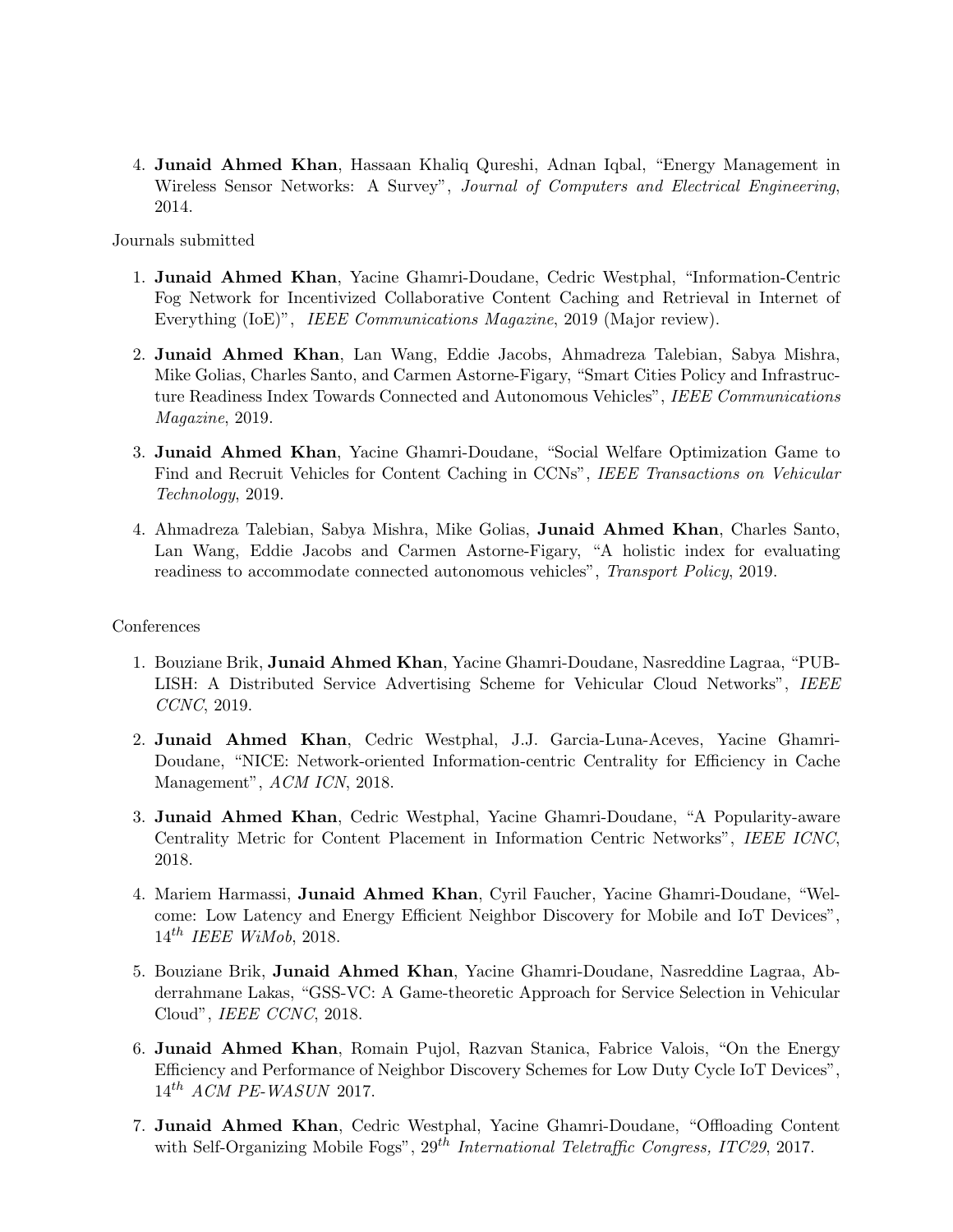- 8. Junaid Ahmed Khan, Yacine Ghamri-Doudane, "STRIVE: Socially-aware Three-tier Routing in Information-centric Vehicular Environment", IEEE Globecom, 2016.
- 9. Junaid Ahmed Khan, Yacine Ghamri-Doudane, Dmitri Botvich" InfoRank: Information-Centric Autonomous Identification of Popular Smart Vehicles", IEEE VTC, Fall 2015.
- 10. Junaid Ahmed Khan, Yacine Ghamri-Doudane, "CarRank: An Information-Centric Identification of Important Smart Vehicles for Urban Sensing", IEEE NCA, 2015.
- 11. Junaid Ahmed Khan, Yacine Ghamri-Doudane, Dmitri Botvich, "GRank An Information-Centric Autonomous and Distributed Ranking of Popular Smart Vehicles", IEEE Globecom, 2015.
- 12. Junaid Ahmed Khan, Yacine Ghamri-Doudane, Ali El Masri, "Towards the Ranking of Important Smart Vehicles in VANETs - An Information-centric Approach", IEEE CFIP NOTERE, 2015.
- 13. Junaid Ahmed Khan, Hassaan Khaliq Qureshi, Adnan Iqbal."TRW: An Energy Storage Capacity Model for Energy Harvesting Sensors in Wireless Sensor Networks", IEEE PIMRC, 2014.
- 14. Rehan Qayyum, Junaid Ahmed Khan, Adnan Iqbal. "Improving Multipath Data Delivery and Energy Efficiency in Few Disjoint Paths Scenario.", IFIP Wireless Days (WD), 2012.

### Workshops

1. Junaid Ahmed Khan, Cedric Westphal, Yacine Ghamri-Doudane, "A Content-based Centrality Metric for Collaborative Caching in Information-Centric Fogs", IFIP Networking- Information Centric Fog Computing (ICFC) Workshop, 2017.

### Posters

1. Ahmadreza Talebian, Sabya Mishra, Mike Golias, Junaid Ahmed Khan, Charles Santo, Lan Wang, Eddie Jacobs and Carmen Astorne-Figary, "A holistic index for evaluating readiness to accommodate connected autonomous vehicles",  $98^{th}$  TRB Meeting, 2019.

### TALKS

- 1. "CLF: Connectivity and Location-aware Forwarding for Connected and Autonomous Vehicles (CAVs)", NDN Retreat, UCLA, Los Angeles, CA, USA, 7-8 March 2019.
- 2. "CLRS: Connectivity and Location-aware Routing Scheme for Connected and Autonomous Vehicles (CAVs)", NDNComm, NIST, Washington D.C, USA, 19-20 September 2018.
- 3. "A Coalition Game for Collaborative Edge Caching at Fog Network of Connected Vehicles",  $8^{th}$  REVE, Inria Paris, France,  $22^{nd}$  March 2018.
- 4. "STRIVE: Socially-aware Three-tier Routing in Information-centric Vehicular Environment, 1<sup>st</sup> Smart City Day, Inria Sophia Antipolis, France, 11 January 2017.
- 5. "SAVING: Socially Aware Vehicular Information-centric Networking" Journées nonthématiques RESCOM, Inria Sophia Antipolis, France, 12-13 January 2017.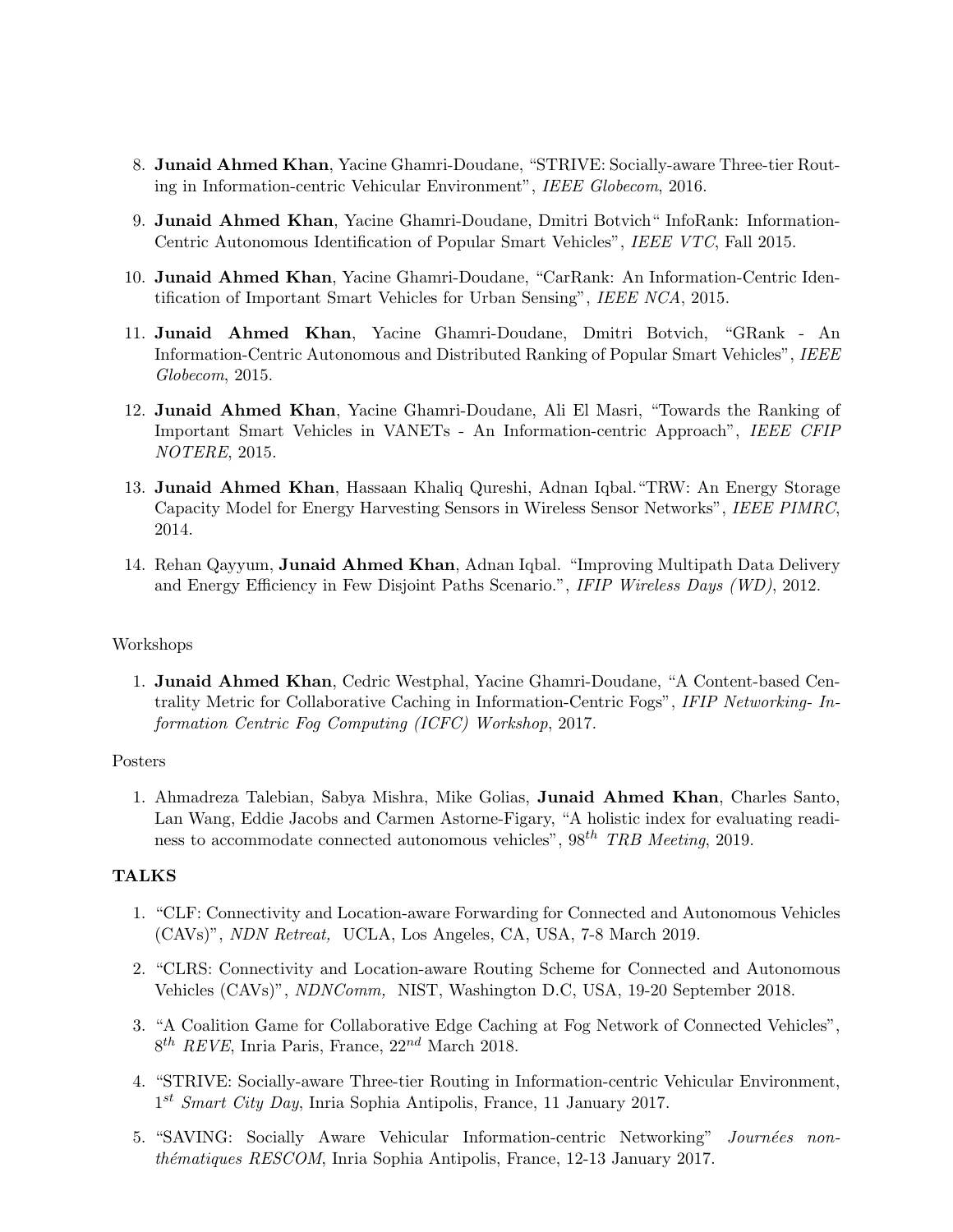- 6. "Autonomous Identification and Optimal Selection of Popular Smart Vehicles for Urban Sensing- An Information-centric Approach",  $7<sup>th</sup>$  REVE, UTC Compiegne, France, 10-11, March 2016.
- 7. "CarRank: An Information-Centric Distributed Ranking Algorithm for Popular Smart Vehicles",  $6^{th}$  REVE, EURECOM Sophia Antipolis, France, 19-20, March 2015.

## TEACHING

University of Memphis, Memphis, TN, USA (Spring 2018 - Present) Instructor: Computer Science Department Course: COMP 3825 Networking and Information Assurance (Undergraduate)

### INSA Lyon, France (10/2016 - 12/2017)

Instructor: Telecommunications Department Courses: Advanced Computer Networks, Mobile Network Architecture, Network (Socket) Programming, Telecoms Informatics Passport

#### University of La Rochelle, La Rochelle, France (01/2016 - 08/2016)

Graduate Teaching Assistant: Computer Science Department Courses: Computer Networks, Network Security, Database Management

### AWARDS

IEEE Best Paper Award at the ICNC Conference 2018 NSF Smart and Connected Communities (S&CC) Aspiring PI Travel Grant 2018 Universit´e Paris-Est - Researcher Mobility Grant 2016 IFIP Wireless Days Student Travel Grant 2012

#### ADVISING

Ph.D.

- Mr. Tianxing Ma, University of Memphis, TN, USA (2018)
- Mr. Mazhar Hossain, University of Memphis, TN, USA (2018)
- Mr. Muktadir Chowdhury, University of Memphis, TN, USA (2018)
- Mr. Ali Marandi, University of Bern, Switzerland (2018)
- Ms. Mariem Harmassi , University of La Rochelle, France (2017)
- Ms. Manel Khaou, University of SFAX, Tunisia (2017)
- Mr. Bouziane Brik, University of La Rochelle, France (2016)

#### Masters

Ms. Rim-el-Fahem, SUPCOM, Tunisia (2015)

#### Undergraduate

- Mr. Jonathon Michael Wade, University of Memphis, TN, USA (2018)
- Ms. Margaret Homeyer, University of Memphis, TN, USA (2018)
- Mr. Thomas Pascarella Watson, University of Memphis, TN, USA (2018)